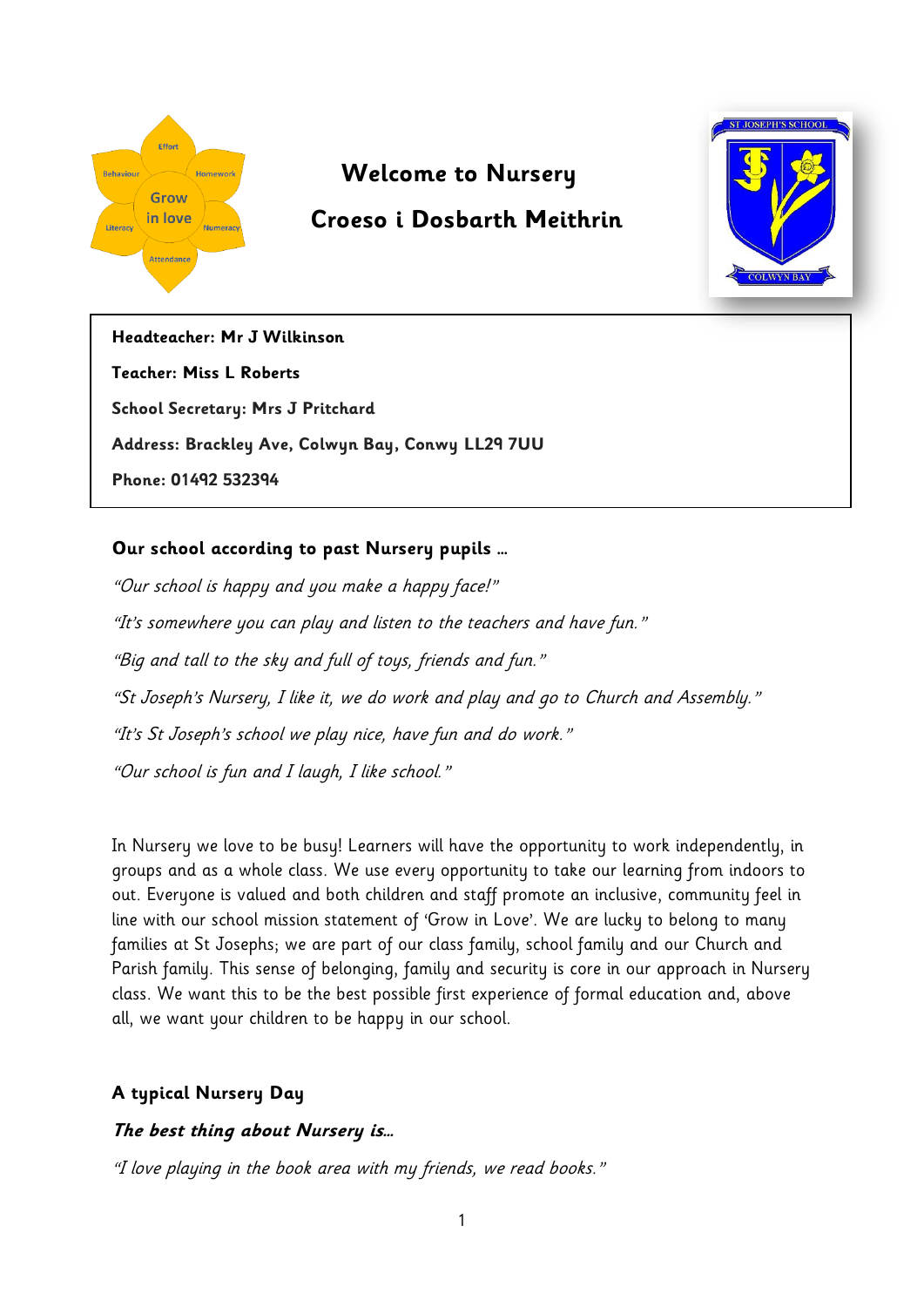"I like to do work and play outside and be a good friend." "Sharing my toys and giving my friends a hug" "I get creative!" "Number time, there is 27 children here today!" "I like doing work, it's great" "Doing our numbers and sharing"

- **8.55- Gate open (TBC: Subject to Covid Risk Assessment)-** Lower gate on yard adjacent to Brackley Avenue opens for children to come in to school.
- **9.00-Self registration** Learners are encouraged to find their own names on a coloured lego block to promote both name and colour recognition. This helps them to know their work group and recognise their friend's names too. Early reading skills are being developed without learners even realising!
- **Time to count** Whilst learning through play is one of the main themes of the Foundation Phase ethos, we also take opportunities to have directed teaching including rote counting. Learners listen carefully to the register and have the opportunity to help me fill in our fire register with dots next to those absent. To make sure we are correct we count up to the number of children in class on that day! If there is a part of the Nursery session where learners can take the lead, we jump at the chance to develop their personal and social development- one of the core learning focus of the Foundation Phase.
- **Amser Helpwr Heddiw** This is a special role to the Nursery children and one they enjoy. Children will all have the opportunity to have a turn to be our class helper/ Helpwr Heddiw. This is a chance to practice our incidental or every day Welsh by asking and answering simple Welsh questions such as 'Pwy wyt ti?' (Who are you?) and 'Syt mae'r tywydd heddiw? (What is the weather like today?) We then move onto other Welsh language patterns as a class including practicing our days of the week through song and counting the seven days of the week led by Helpwr Heddiw.
- **Magic mirror time**! This is my favourite part of our morning routine. Helpwr heddiw is asked to make a wish for the class. Children come up with ideas such as "I wish everyone will share their toys" or "I wish that everyone will stay on green" (our behaviour traffic light system) We blow the magic bubbles and hope our wish comes true, the magic mirror lights up if our wish is coming true!
- **Circle time** We gather together to discuss the session's topic, theme or focus.
- **9.30-10.30- Focus tasks-** These focus tasks will either be individual, small group (2/3) or large group (6/7)) activities based both inside and outside. They will be in keeping with the theme of learning through play in a holistic style as promoted by the Foundation Phase curriculum. If we can get messy and creative whilst doing so, all the better! We let our imaginations run wild and learning experiences are better for it.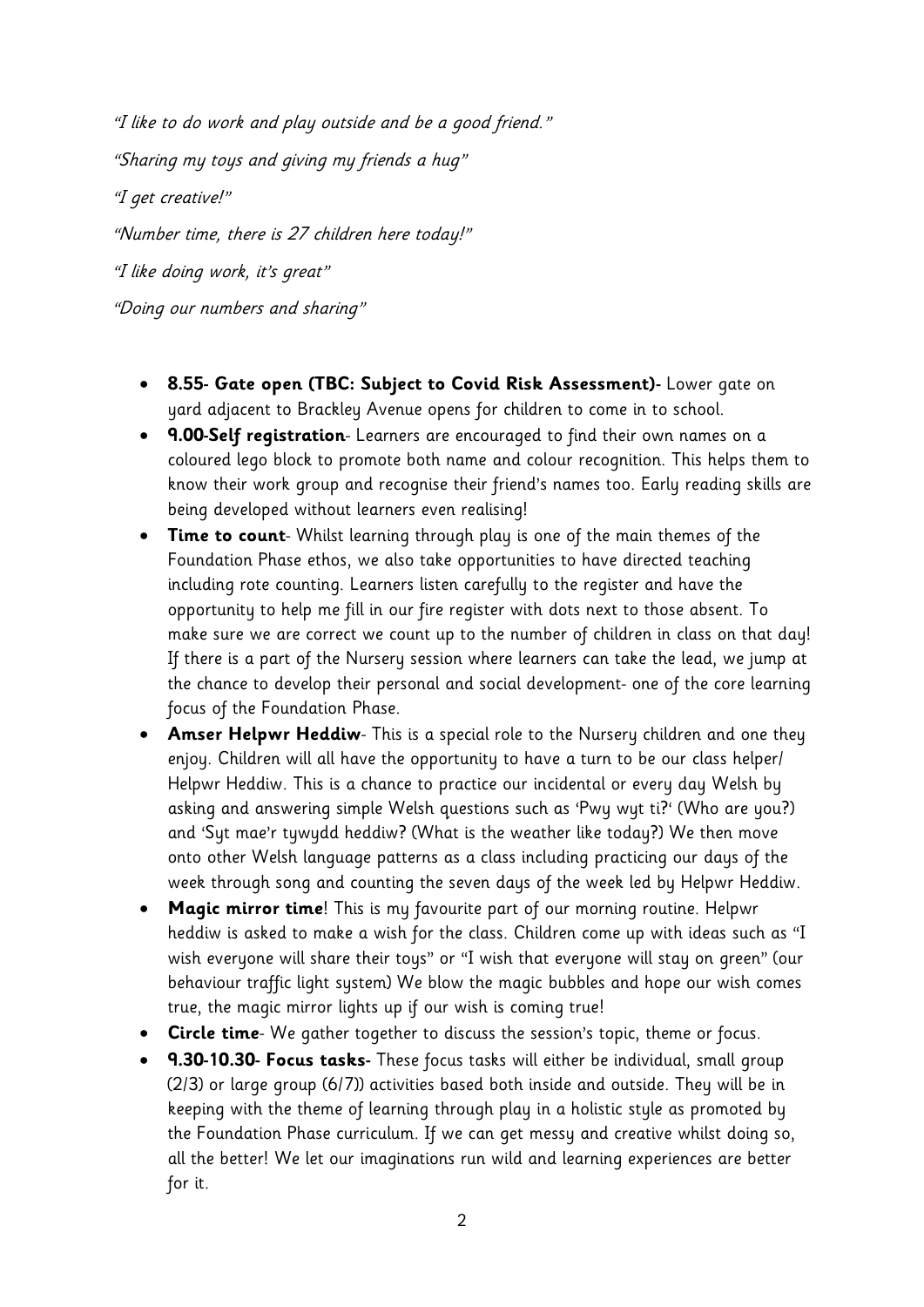- **10.30- 11.00** Tidy up time and teeth brushing. Our school is part of the Design to Smile scheme promoting oral health and hygiene among young children. With Parental/ Guardian permission, learners brush their teeth everyday under trained staff within the Nursery class setting.
- **11.00 Milk time** St Joseph's prides itself on being part of the healthy schools initiative and children are offered a carton of milk, soya milk or water depending on dietary requirements. This is a sociable time and again where possible child-led through learners giving out the drinks and leading the snack prayer. We also use milk time to develop both Welsh and English oracy skills by learners asking and answering questions by the use of talking points cards. In our groups (6/7 learners in each group) one learner will go and choose a talking point (subject for the discussion e.g. animals) and bring it back to their group. The idea then is that learners have a conversation amongst themselves about this topic. In the warmer months learners will have the opportunity to grow and produce their own snack including strawberries, tomatoes and different herbs to have at milk time.
- **After snack** We prepare to go home by independently getting our coats, bags and anything from the home box before having a story or song time. After our home time prayer we line up ready to leave Nursery class at 11:30. Learners leave the setting from the cloakroom door onto the front yard; the same access point as morning drop off.

We may only have 2 ½ hours of Nursery but we use every minute!

#### **What 'Grow in Love' our school mission statement means to us…**

"We need to listen to Jesus to be good and kind and love."

"Gather together to be a good person."

"Be good to teachers and friends and love them."

"Listen to God."

"We grow in love with God."

"People be good and kind and work hard"

"It makes us happy"

#### "Share and be kind"

We want all learners to develop the values that make up our Grow in Love ethos. In our classroom we have a prayer and reflection area. This is somewhere learners can go at any time.

From the beginning of the Nursery year we attend both school assemblies and Mass at St Joseph's Church (**TBC: Subject to Covid Risk Assessment**) where elements of our 'Grow in Love' mission statement are discussed, scripture is shared and good news is celebrated.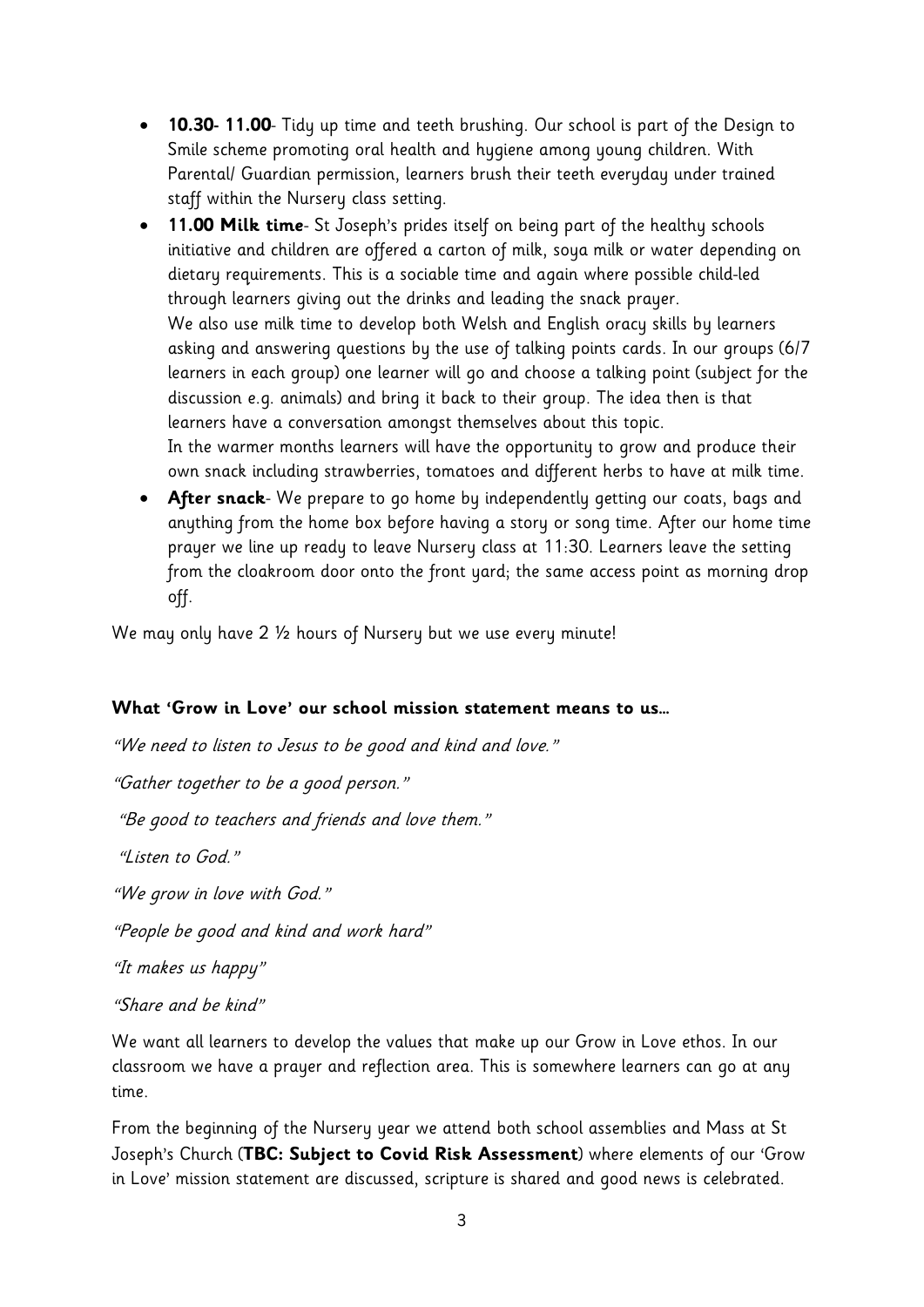Nursery learners enjoy this time, especially songs and hymns. Our class favourite is 'Gather Together'.

"Pray to Jesus and God and Gather together, share with each other and grow together."

Learners follow a 'Come and See' scheme of work where I deliver a four week topic based on themes like family, belonging and friendship whilst exploring and responding to important times in our Christian calendar. We work together on how we can be good citizens and part of our Christian family.

Prayers are used to give thanks during different parts of our Nursery session. We have a prayer at the beginning of the session, at snack time and at home time. The children will learn to make the sign of the cross and realise that this is a time to give thanks and share a quiet moment of reflection together and/or independently.

# **Whole school approach**

Whilst Nursery are only in school for half a day, Nursery is very much part of a whole school life. Like the rest of the Foundation Phase, the Nursery curriculum follows the seven areas of the Foundation Phase; 1. Personal and Social Development, Wellbeing and Cultural Diversity, 2. Language, Literacy and Communication, 3. Mathematical Development, 4. Knowledge and Understanding of the World, 5. Welsh Language Development, 6. Creative Development and 7. Physical Development. Learners will have the opportunity to learn skills within the subject first and then apply them in different areas of learning in line with the Welsh Assembly Government's revised areas of learning.

Children's progress is tracked in line with Welsh Assembly Government's guidance- The Foundation Phase Profile. This system will track your child's progress on their journey through to the end of Year 2 in an organic and observation based approach.

With the implementation of the digital competency framework (DCF) Nursery will begin to learn digital skills including online safety, using different types of multimedia and skills such as saving work and printing work.

There will be two opportunities to discuss your child in a parents' meeting format in both the Autumn term and the Spring term. The first meeting is to discuss how your child has settled into Nursery and the second meeting will be more to share work and examples of some of the experiences your child has had access to.

We also share with you class experiences via the school's Twitter page- @StJosephsColBay, monthly Nursery newsletters and where possible, each day I will place a whiteboard with reminders and information about what we have done that day on the gate as the children are dismissed.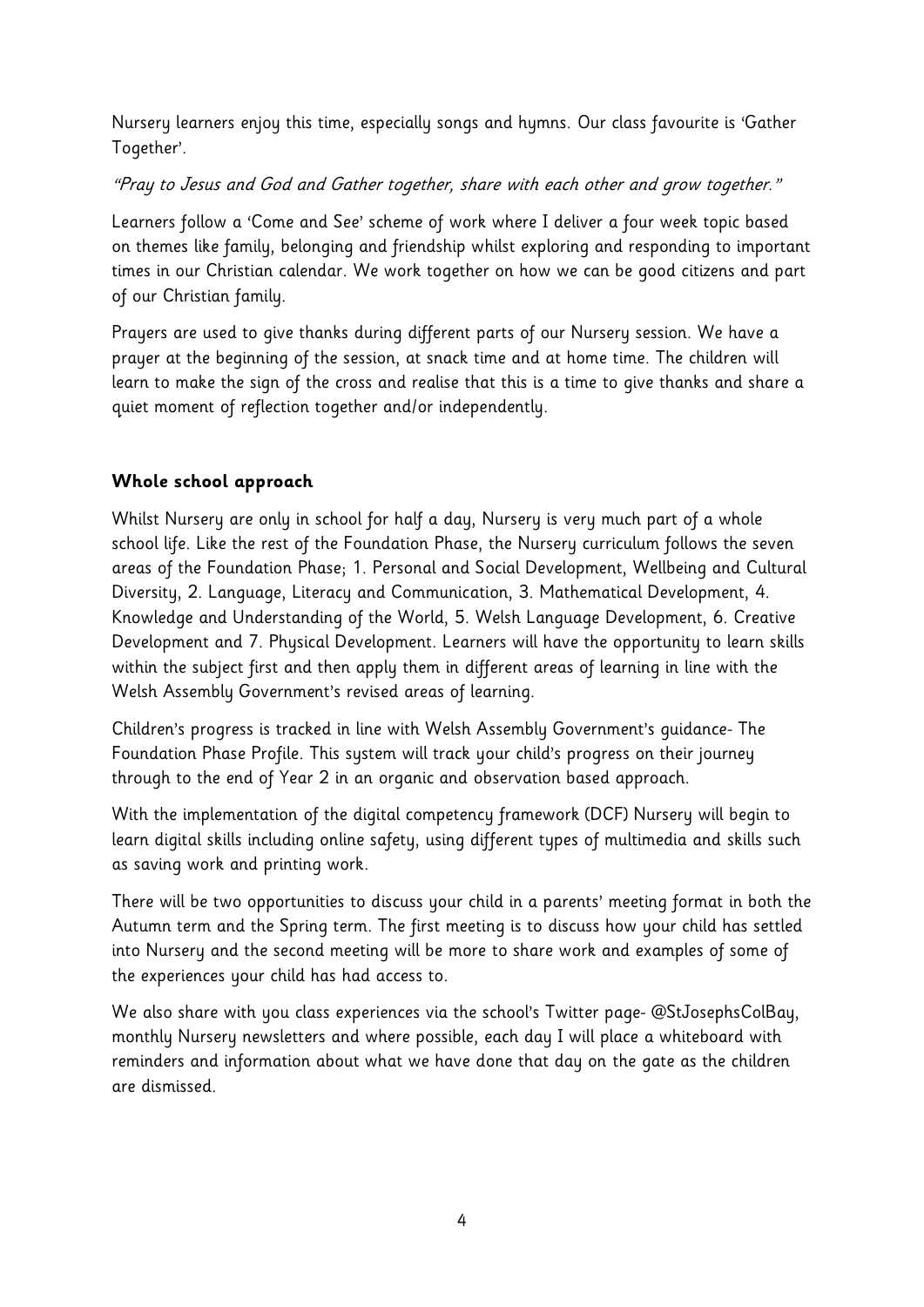#### **Behaviour management**

# "We grow in love together when we are friends, when we are on green and when we love together."

Through the promotion and recognition of good behaviour, learners are encouraged to take responsibility for their own behaviour. We follow the whole school approach to behaviour management using our traffic light system. All children start everyday on green as a fair and fresh start. Should children have been given a warning about their behaviour and not reflected on it or changed their behaviour, their name will be put onto yellow. The only time a learner will be placed on red is if they are consistently ignoring instructions that relate to their own or others safety. There is zero tolerance for children hurting each other. Should your child be on any colour but green at the end of the session, then I will verbally pass this on to you.

### **Assertive mentoring**

In line with the whole school approach Nursery begin their journey with the assertive mentoring system. In Nursery we track four main features of school life- attendance, punctuality, classroom behaviour and uniform. These features are colour coded each half term- green, yellow and red. This is based on their percentage of attendance, their punctuality, their classroom behaviour and their wearing of uniform and bringing in of PE kit. Adopting these elements of the assertive mentoring scheme allows us to get into good habits ready for entry into Reception and Statutory Education.

#### **Housekeeping**

#### **Absence**

Should your child be absent from school please inform the office at your earliest convenience so we can authorise the absence. Should you wish to take a holiday in term time, please obtain a holiday form from myself or Mrs Pritchard in the School Office.

# **Uniform**

With assertive mentoring tracking in mind, for PE, children will require black pumps only, to be sent in a drawstring bag clearly labelled with your child's name. They will wear their school tracksuit to do PE. School uniform is available from Boppers Boutique, Colwyn Bay. A supply of good quality recycled uniform is available to purchase from the British Heart Foundation charity shop in Colwyn Bay. The school PTA also regularly host events in which second hand uniform is sold.

# **Toilet**

Pease ensure that your child is able to go to the toilet on his/ her own.